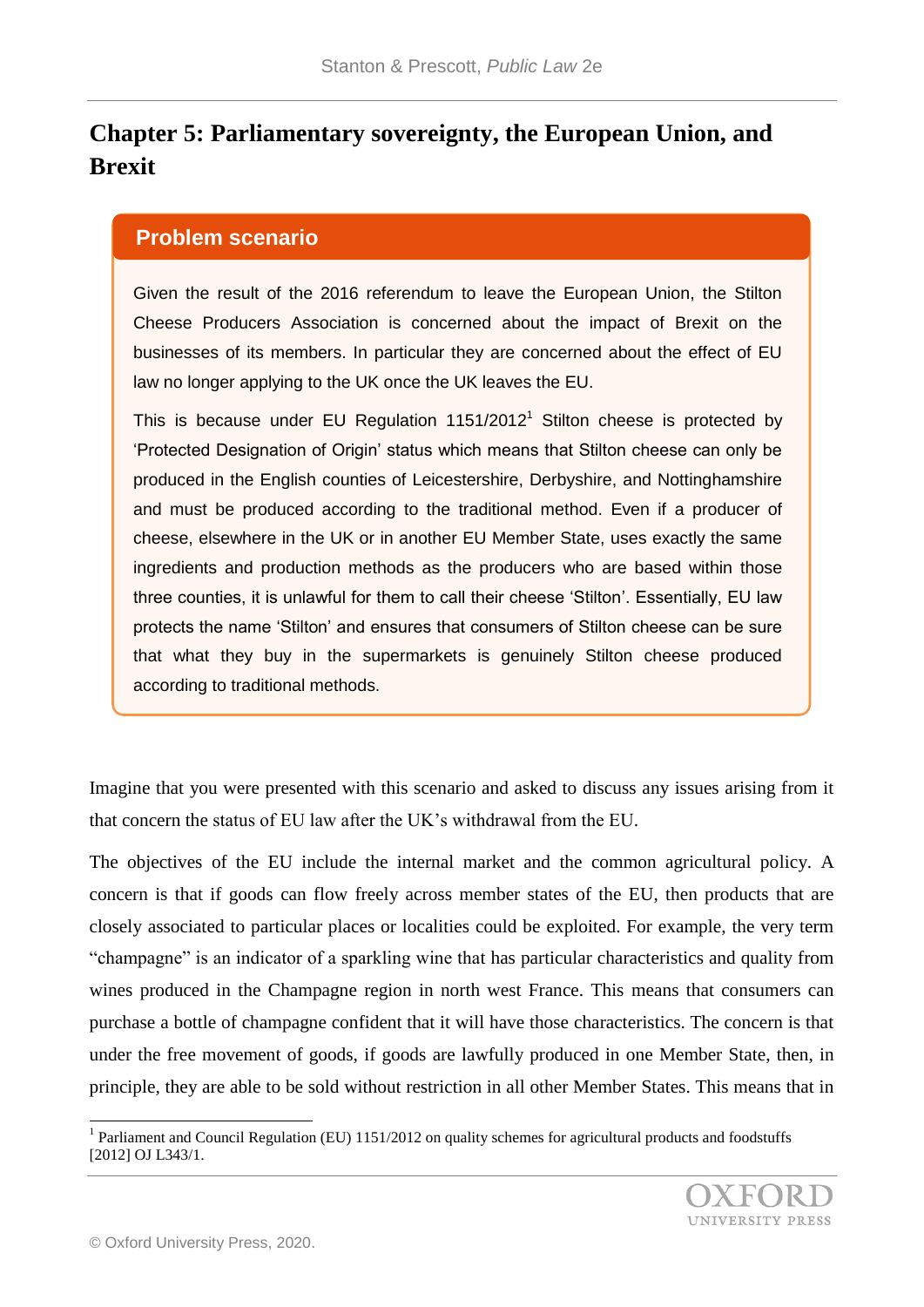principle, a sparkling white wine produced in Portugal (for example) could also be called 'champagne'. However, due to different production techniques and climatic conditions, it would be unlikely to share the characteristics expected of champagne produced in France. The result is that consumers could end up being confused, and the value of the term "champagne" as an indicator of quality would be diluted.

Consequently, the EU has decided that certain food products should be protected from being exploited in this way. Regulation 1151/2012 is the way in which foods known for their quality are protected. This establishes a common system of protection across all Member States, and producers of foods that qualify for protection can be registered under this scheme. As the problem scenario outlines, Stilton cheese is one such product.

Under the EU treaties, as a regulation, Regulation 1151/2012 is said to be directly applicable across all Member States of the EU. This means that once it was adopted it automatically became part of the law of each Member State. Consequently, once foods, such as Stilton, are registered for protection under Regulation 1151/2012, they are automatically protected in each Member State. The principle of supremacy of the EU law means that even if a Member State passes legislation which seeks to exclude the Regulation from their law, or even exclude certain foods from being protected by the Regulation, EU law and the Regulation would take precedence.

To give effect to the UK's entry into (what later became) the EU in 1973, the UK enacted the European Communities Act 1972, section 2 of the Act states that

all rights, powers, liabilities, obligations and restrictions from time to time created or arising by or under the Treaties … are without further enactment to be given legal effect or used in the United Kingdom shall be recognised and available in law, and be enforced, allowed and followed accordingly.

Regulation 1151/2012 is covered by section 2 of the 1972 Act, recognising that the regulation is directly applicable. This means that foods protected by the regulation, including Stilton cheese are protected in the UK, even though no other legislation has been passed in the UK.

Following the referendum, and the decision of the Supreme Court in *R (Miller) v Secretary of State*  for *Exiting the European Union*,<sup>2</sup> the UK Parliament enacted the European Union (Notification of Withdrawal) Act 2017. The 2017 Act was required to trigger the process of leaving the EU as laid down in the Treaty on European Union, Article 50. This set out a two-year period within which to

## l  $^{2}$  [2017] UKSC 5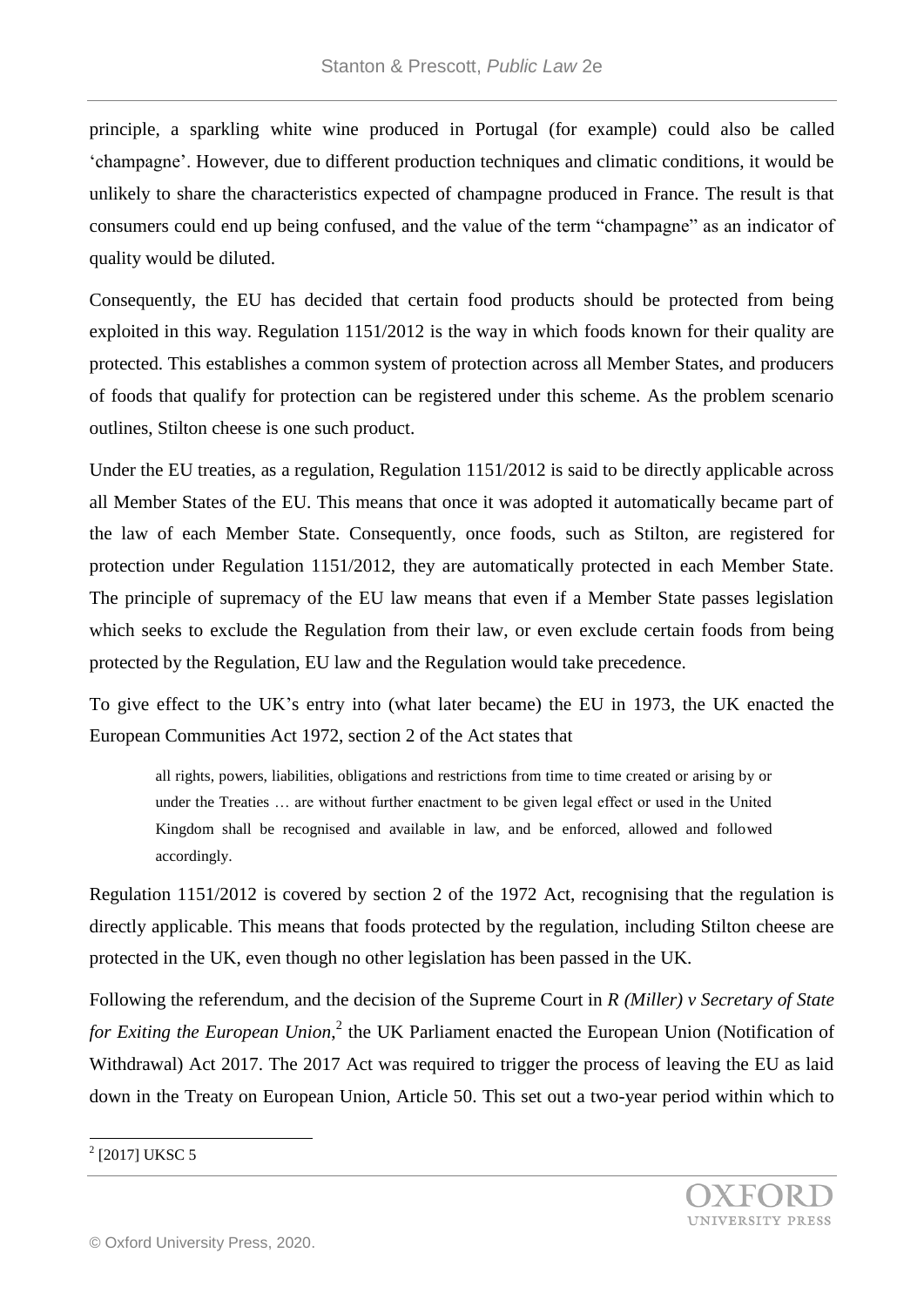negotiate the UK's terms of withdrawal, and framework for the future relationship between the UK and EU.

The then Prime Minister, Theresa May, notified the EU of the UKs intention to leave on 29<sup>th</sup> March 2017, starting the two-year negotiation period. At this point the status of EU law remained entirely unchanged, the Regulation continued to apply with full effect as during the negotiation period, the UK's membership of the EU remains unchanged.

Under the terms of the Withdrawal Agreement agreed between the UK and the EU, on leaving the EU on  $31<sup>st</sup>$  January 2020, the UK entered into the transition period. During this period, the UK, although no longer a member of the EU, remains bound by EU law. The transition period is due to end on  $31<sup>st</sup>$  December 2020, although it can be extended for one or two years. At the end of the transition period, EU law will no longer apply to the UK (subject to any agreement to the contrary for specific laws between the UK and the EU). This means that Regulation 1151/2012 remains part of UK law throughout the transition period. This ensures that the UK meets its commitment under the Withdrawal Agreement to maintain the level of protection as provided by Regulation 1151/2012 for the duration of the transition period.<sup>3</sup>

Giving effect to Brexit in UK law is a complex task. In principle, from the point EU law no longer applies to the UK it will no longer be part of the UK legal system. Given the relationship between UK law and EU law, this could create substantial gaps in the UK legal system. In particular, those aspects of EU law that have direct effect or are directly applicable would no longer be available in the UK. This includes Regulation 1151/2012 which protects Stilton cheese.

European Union (Withdrawal) Act 2018, as amended by the European Union (Withdrawal Agreement) Act 2020, seeks to ensure legal continuity, so that at the point it no longer applies to the UK, the great majority of EU law remains part of the UK legal system. It achieves this by firstly repealing the European Communities Act 1972, $4$  at which point the majority of EU law continues to

l

<sup>&</sup>lt;sup>3</sup> European Commission, 'Working document – Consolidated version of the Withdrawal Agreement following revision of Protocol on Ireland/Northern Ireland and technical adaptations to Article 184 "Negotiations on the future relationship" and Article 185 "Entry into force and application" (document TF50 (2019) 64), as agreed at negotiators'

level and endorsed by the European Council', (TF50 (2019) 66, 17 October 2019), Art 54(2).  $4$  Technically, the European Communities Act 1972 was repealed on 31 $\mathrm{^{st}}$  January 2020, however, due to amendments inserted into the 2018 Act by the European Union (Withdrawal Agreement) Act 2020, the "effect" of the 1972 Act remains through the transition period. These saving provisions will no longer have effect at the conclusion of the transition period.